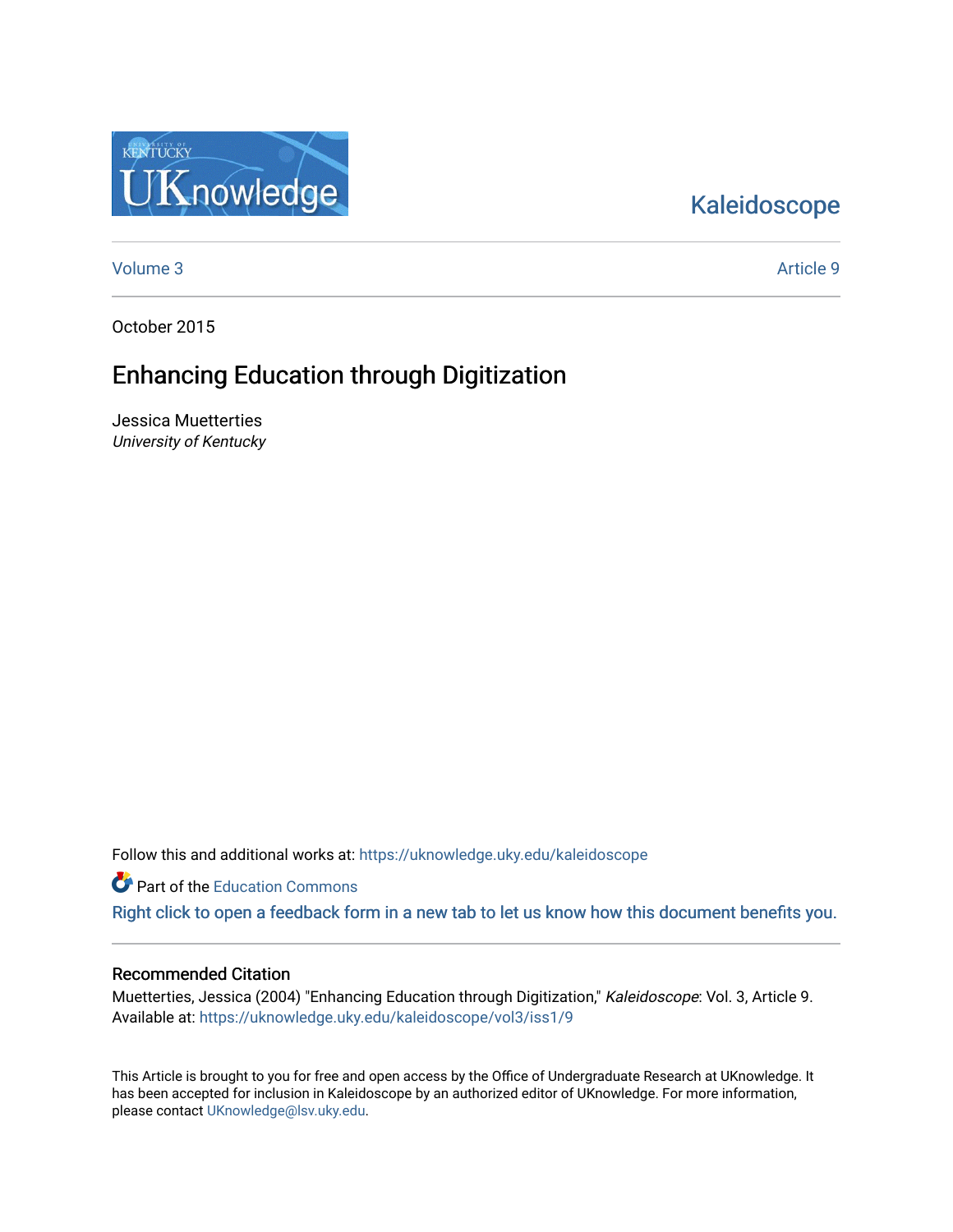## **AUTHOR** Jessica Muetterties



I
I
am a senior at the University of Kentucky, studying<br>
elementary education and graduating in May, 2004.<br>
During my career at the University, I have been on the Dean's am a senior at the University of Kentucky, studying elementary education and graduating in May, 2004. List six semesters and will be graduating Magna Cum Laude. I have completed my practicum and student teaching experiences at the professional development school, Squires Elementary. I have gained extensive technological experience working at the Digital Media Networking lab at the University of Kentucky for the last two years. In May of 2004, I will be conducting research with Dr. Brent Seales and his staff in Puerto Rico. Following graduation, I plan on teaching in Lexington. Shortly thereafter, I plan to return to the University to pursue a master's degree in administration or instructional systems design.

Jessica Muetterties has worked in my laboratory for almost two years and has been a valuable contributor to my research efforts. Her willingness to take a risk by working outside her immediate area (Education) has been a very positive experience for my research group. Her submission to *Kaleidoscop*e represents an honest appraisal of her experience in contributing to a research project as an undergraduate, and I think it gives a valuable picture of what that can be like her story should appeal to others on campus who may also have research opportunities.



**Mentor: Dr. W. Brent Seales, Professor, Department of Computer Science**

# **Enhancing Education through Digitization**

#### **Abstract**

As technology becomes more a part of everyday life, it is increasingly important that future and current educators learn how to integrate the use of technology into day-to-day classroom activities. Teachers must learn to embrace the fact that computers and other aspects of technology are used by children everyday; the classroom needs to incorporate new and emerging technology. In this essay, I describe my experiences as an education major working in a research laboratory in Computer Science at the University of Kentucky. My work in the lab taught me how to digitize, process, and prepare on-line presentations of a variety of artwork. This experience has given me a first-hand glimpse of what it will take to incorporate technology into my classroom in the future. The possibilities and learning opportunities that exist for teachers who are adept at using and integrating technologies are exciting.

#### **Introduction**

As an elementary education major, looking for a part-time job, I found little from which to choose. Typical education-related jobs available to undergraduates include working at a daycare center, after school programs, or in-house babysitting, yet few offered a career-enhancing opportunity that aligned well with my professional development. While it was tempting just to continue babysitting, I knew from my training that education has many more facets and requires skills beyond childcare.

At the start of Fall, 2002, I interviewed with Professor Brent Seales in the department of Computer Science. At that point, my computer knowledge consisted of using the Internet, *Microsoft Word, Excel,* and *PowerPoint —* which at the time I felt was all there was to know. We discussed different project opportunities. I realized then that the work would be challenging but educational. I was hired several days later and began working at the Digital Media Networking (DMN) lab.

There were some surprises when I first started working in the lab. As an education major at UK, I was always surrounded by like-minded friends. In Computer Science I felt like a minority. The gap between my experience with computers and the expertise of the others in the lab was noticeable,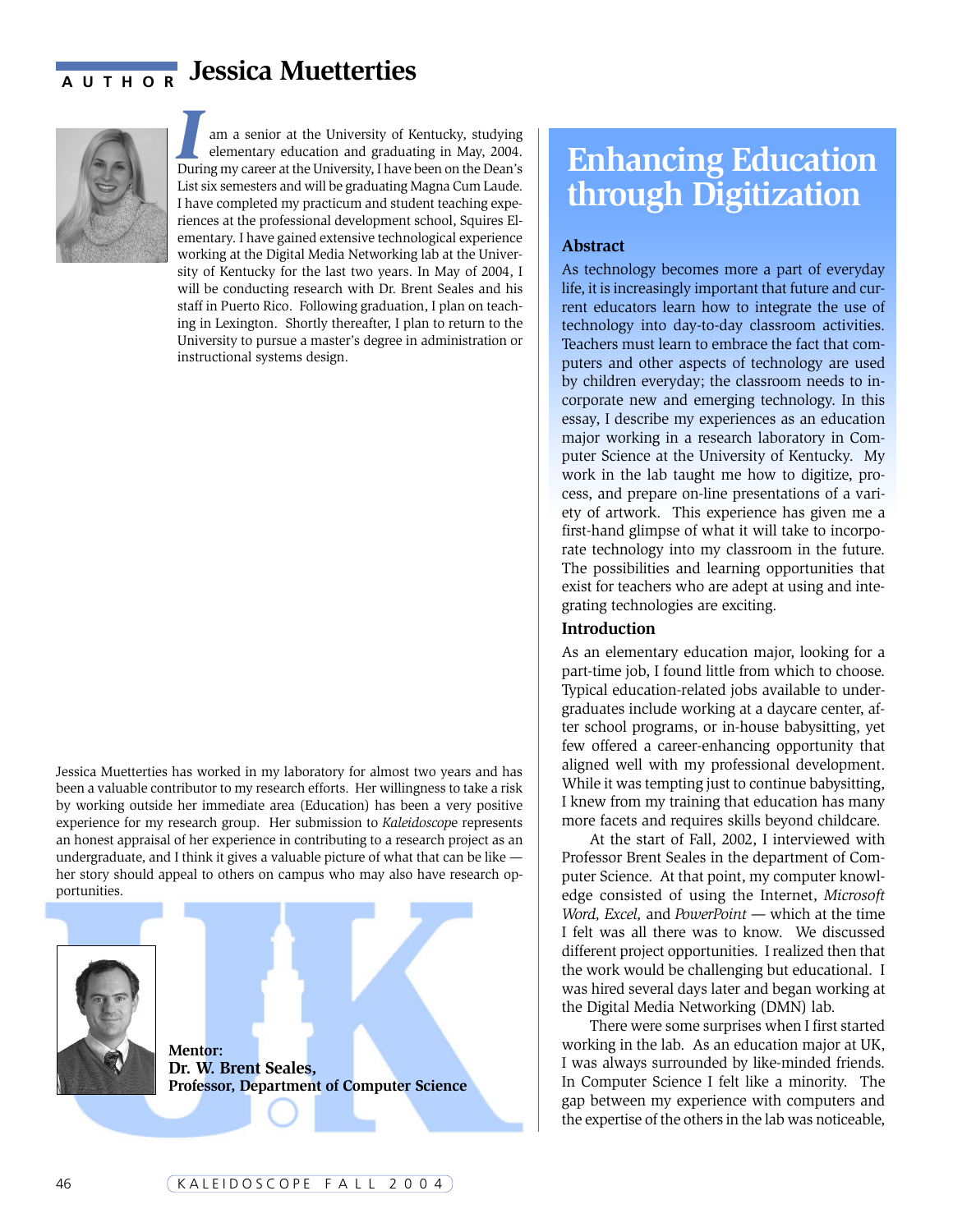and the gender gap (there are far fewer women in Computer Science than in Education it seems) was also surprising. I realized instantly that this experience was going to be a unique opportunity with potential impact for my future career in education. Although initially intimidated by my lack of computer skills, I began exploring different programs and taking advantage of the knowledgeable people who worked around me. Early on in my exploration, I realized the incredible impacts that my work with technology had on my career in education. Every project I worked on was intertwined with an educational component. I have had the opportunity to work at the lowest level of gathering data, the final level of actually displaying data so that a user can have access to it, and various levels in between. My goal as an educator is to make resources available from which students can learn. My experiences in the DMN lab have provided the groundwork for me to do so.

#### **Digitization Experiences**

My current and, perhaps, most intriguing educational project while working at the DMN lab has been a collaboration with other computer science students to digitize, process, and present artwork from Puerto Rico. The goal of this project was to create a way for the average person to have access to art collections that would normally be inaccessible. My personal goal was to be able to create something simple enough so that a young student could easily have access to it and yet make it interesting and aesthetically pleasing enough that an adult viewer would also learn from the display. As an educator, the main goal when teaching or presenting anything to students is to ensure that they will gain knowledge on the presented topic. Through the steps of acquiring data, digitizing raw data, processing data, and in the end creating an accessible display, our team was able to accomplish this goal.

Professor Seales and two of his Ph.D. students from the DMN lab traveled to Puerto Rico during the summer of 2003. In Puerto Rico, they filmed many historic paintings and sculptures that had been kept in storage at the *Instituto de Cultura Puertorriqueño*. According to the Institute's activity coordinator, Carmen dorres Rodríguez, over one hundred sculptures and eight hundred paintings are kept in storage. Many of these sculptures and paintings have been damaged due to the natural aging process. In order to begin digitizing the paintings or sculptures, it was necessary to film them from a variety of positions and angles. To do so, the sculptures were placed on a turn table that was rotated 360 degrees. Both the paintings and sculptures were filmed by two

different video cameras, and digital still pictures were taken as well.

My co-workers returned home with hours of interviews, paintings, and sculptures from the *Instituto de Cultura Puertorriqueño*.

There are several processes that must occur before any of the art is suitable for viewing. The first step is to import the video footage into the computer system. To do this, I imported all of the raw videotape footage of the sculptures into the computer using non-linear video editing hardware and software. I then began to view the videos and make the necessary cuts between each sculpture's rotations. It was also necessary to make sure that all views were kept synchronized and cut in the same places. Once all of the video, from both cameras, was synchronized, directories were made for each sculpture, twelve in total. Using the two synchronized video clips, I then created 360 still frames of each sculpture from each viewpoint. This was done by importing the raw video clips into *Adobe Premiere 6.5*. (Figure 1.) (Color figures are on p. 47) Using chromakey, I removed as much of the original blue screen background as possible. (Figure 2.) Once a chromakey was in place, I exported the video footage into  $360$  still frames  $- a$ full rotation of each sculpture.

After 360 images of each sculpture were created, the rest of the background needed to be removed from each individual frame, so that the sculpture is the main focus and there is no unnecessary background "noise." Using *Adobe Photoshop 7.0*, I carefully removed the background of each object by hand. This was a difficult task because the work had to be absolutely precise in order to keep the sculpture in its true form. Each frame was magnified about 500 percent and I erased all background and the turn table from the frame. This task took approximately three to five minutes per frame.

While removing the background, I also fixed specific parts of sculptures that had been broken in the past. For example, in the piece *Mascara de Vejigante*, one of the horns was destroyed due to the natural aging process. (Figure 3.) I copied a horn from another part of the frame and added it onto the sculpture. I then used *Photoshop* features to blend the original frame with its repair. This repair is not obvious to the observer and can be done easily to enhance the appearance of an animation. (Figure 4.)

Digitally repairing a damaged piece of sculpture can enhance the aesthetic and educational value of a piece, but negative implications of "correcting" a sculpture exist as well. Aging and other damage can cause a sculpture to change in appearance and lose the form that the artist originally planned for. In cases such as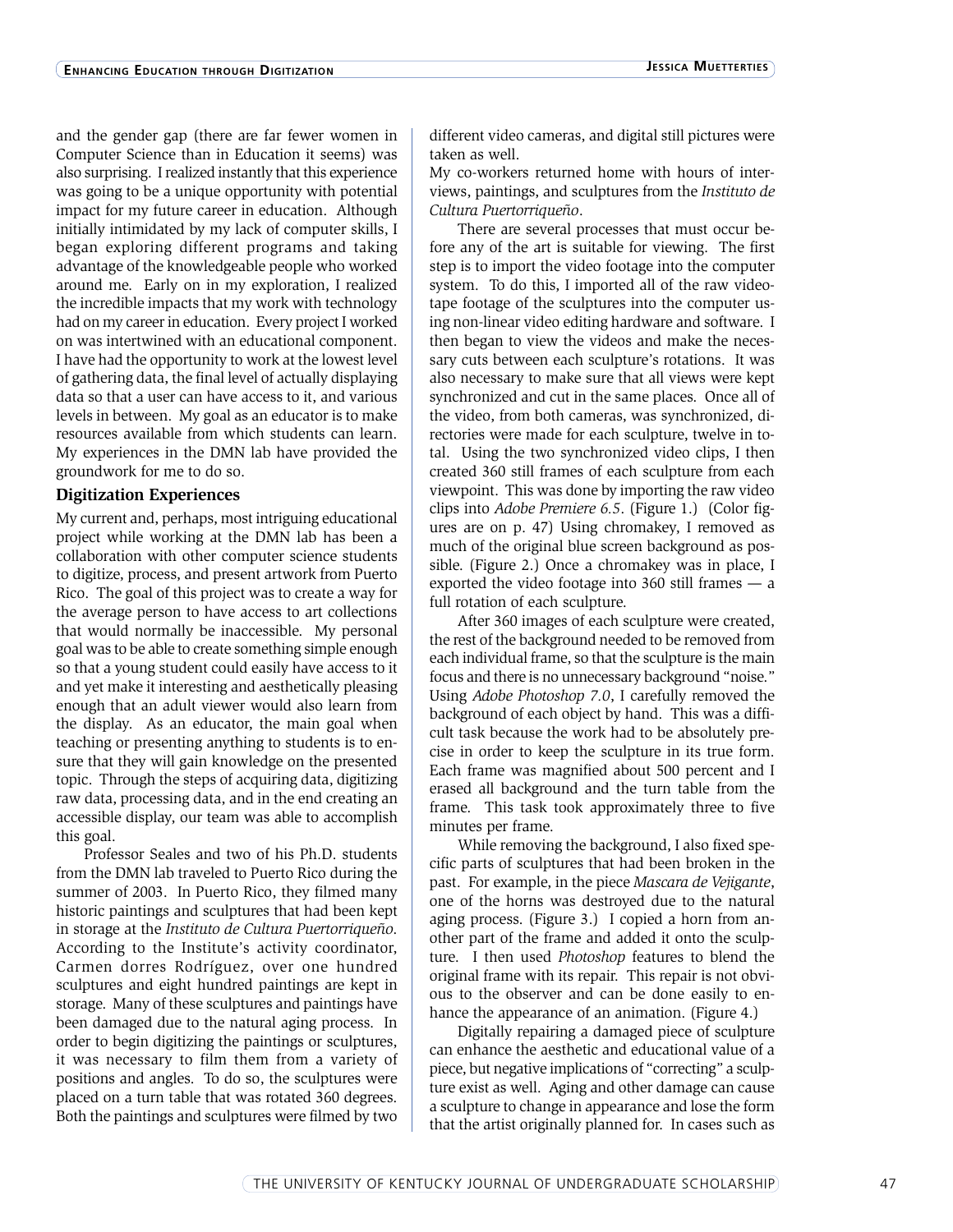these, repairing the sculpture as best we can to its original form can be a great justice to the artist's creation. However, in order to repair a sculpture, assumptions have to be made. Copying from another part of the sculpture could be close to the artist's original creation but there is no way to be sure that my interpretation is completely accurate to the artist's vision. Furthermore, if the damage occurred a long time ago, the piece may have come to be known and appreciated only in its damaged state, not its original form, as with, for example, the *Venus de Milo.*

When the background and missing parts are added back onto the sculptures, there exist 360 frames of art against a blue background. The still frames are then imported into *Adobe ImageReady 7.0* and an animation is created. This allows us to show a full rotation of just the sculpture. The speed of the animation can also be controlled.This process was done for each sculpture and from each viewpoint. In the end, there were 24 different animations.

#### **Display**

The next step in the project was to determine a way to present the sculptures that had been digitized and processed. To be consistent with the goal of the project,



**Figure 5. dmn.netlab.uky.edu/~jess/ museum/**



**Figure 6. Projected gallery**

we chose to display the data in an easily accessed resource. We created a website (http://dmn.netlab. uky.edu/ $\sim$ jess/museum/) for an audience to view the different sculptures, as well as to read related biographical information. (Figure 5.) The user is able to choose a sculpture and see it rotate 360 degrees from two different viewpoints.The website also allows the user to view various paintings that were filmed and photographed.

Through the use of multiple projectors it is possible to create a gallery that can immerse the user in the museum environment. (Figure 6.)

Sculpture images and rotations, as well as paintings, can be displayed such that the user can actually walk around and view the art. Several times a year, *Instituto de Cultura Puertorriqueño* loans out different pieces to other institutions in the United States. In order to do so, they have to specially wrap and ship the items. This can result in a very costly loan. However, creating a digital museum eliminates the deterioration and cost worries that can result when another museum borrows a piece. (Figure 7.)

A virtual museum was also created to display the sculptures and paintings. An environment is created in which the art pieces can be reproduced. Users can then "walk" through a museum either on their computer screen or physically through the use of multiple projectors. (Figure 8.)

I was fortunate enough to work on an entire display project from the lowest levels of gathering data to the highest levels of display. I not only have an understanding of the necessity of technology, but I have had the opportunity learn from the inside out the steps involved in creating displays.

#### **Why is this important?**

This project allows us to display, in an easy-to-access format, information that normally is unavailable to the public. The *Instituto de Cultura Puertorriqueño* does not have sufficient space to display all of the artwork they have in their possession — therefore, the pieces have been lost to the public. By digitizing and processing the art, we were able to create an entire museum of priceless art works that would otherwise be inaccessible. This could have a significant cultural impact on our generation. Before these types of technology capabilities, people were limited to experiencing culture through their local museums, books, or television. A Kentucky student would never have the opportunity to experience artworks from the small island of Puerto Rico. Creating digital and virtual museums as well as a web page, allows people to truly experience what they were unable to experience before. Actually watching a sculpture from all angles or zooming in on a detailed painting is much more interesting and beneficial than reading about it or seeing a flat art image in a book. Allowing widespread access to different cultures through something as readily available as the Internet can educate people in a whole new dimension.

Digitizing paintings and sculptures is also a way to preserve and "repair" the artworks. Damage done by the natural elements or storage can often ruin a piece forever. However, if an image is displayed in a virtual museum, there is no damage done to the piece. As shown above, it is relatively easy to "replace" a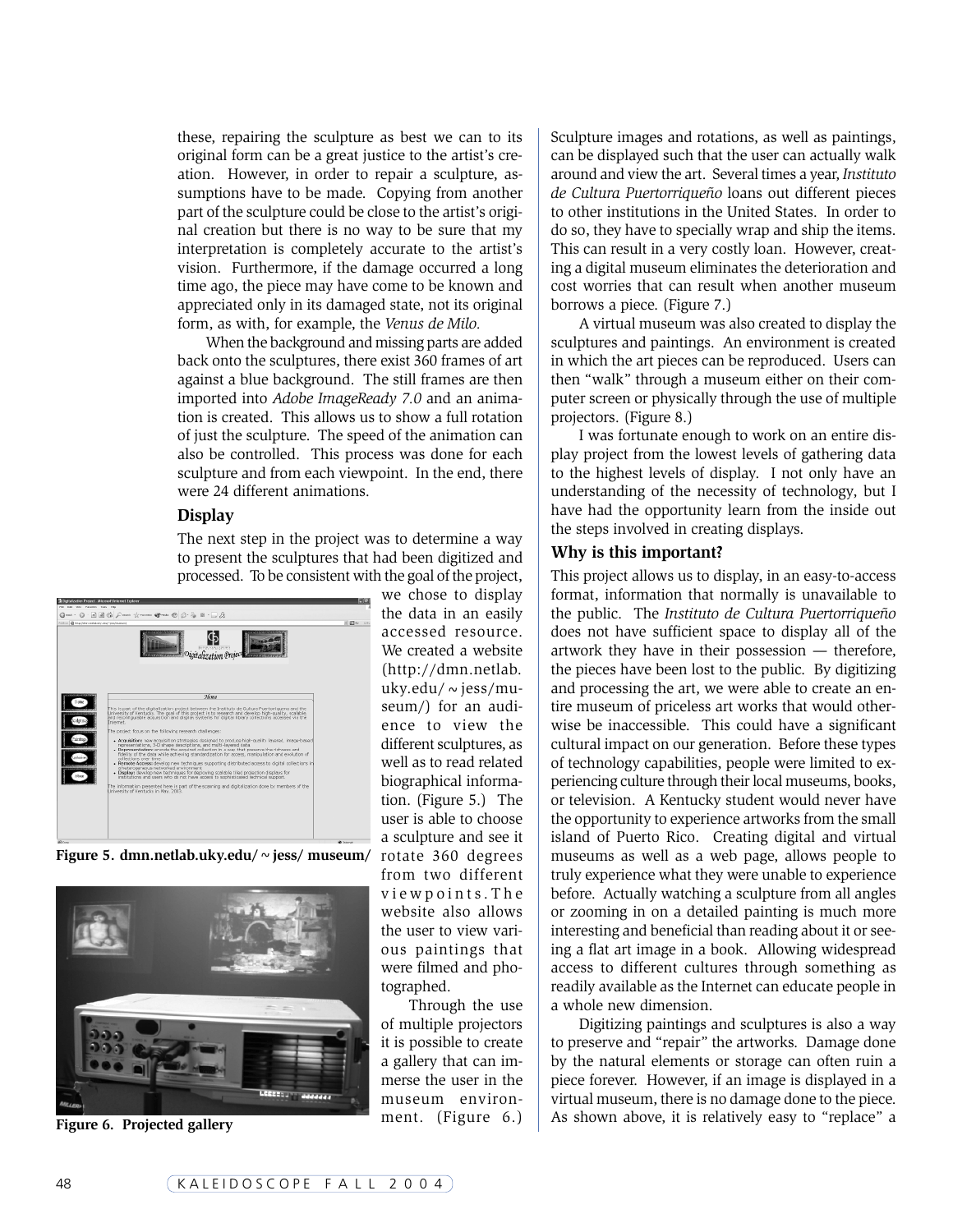piece of a sculpture that has been broken off in the past. "Repairing" sculptures through technology allows the work to be viewed in a whole new way, yet does not cause any change to the actual object; viewing value is added but no value is lost from the actual physical sculpture. We also have the capabilities to enhance artworks. Not only can a missing part be added, but colors can be enhanced or specific detail can be focused upon. The possibilities are endless. Digitizing museum pieces can improve the appearance and educational value of artwork and dramatically change how we view and experience art.

#### **Implications for an elementary teacher**

As a future elementary school teacher, I was required to take a one credit technology class. In the class, we were taught the basic functions of the *Microsoft* programs. Although it is necessary to teach basic software applications, the class only scratched the surface of ways to incorporate technology into the classroom. There were no in-depth talks about why or how one can realistically use technology in a real school setting. Future and current teachers alike need to learn how to use technology to enhance education. Anyone who is taking the responsibility of educating the youth of America into his or her hands needs to be prepared to incorporate technology.

It is no surprise that many teachers feel that they do not have the time or ability to use technology in the classroom. It can be intimidating to use a machine that one day simply appears in the classroom. Many teachers have the belief that they need to be "experts" on technology applications and be proficient in trouble shooting (Burns, 2002, p. 298). This misconception can be a great barrier for teachers and their desire to incorporate technology into the classroom in a variety of ways. In a recent on-line survey conducted by the Fayette County Public schools (2003, p.10) only 42 percent of teachers responded that they use a variety of teaching strategies that incorporate technology each week, and only 22 percent reported incorporating it daily. Yet in the same survey, 91 percent of the teachers responded that they felt that technology increases student motivation. These percentages are telling. If teachers are aware that students are motivated by technology, why are fewer than half of them choosing activities that incorporate the use of technology?

I feel that we are doing our students a significant disservice if technology is not incorporated into the day-to-day classroom activities. At home, many children have computers, the Internet, DVD players, digital cameras, and video game systems. It is limiting and naïve for teachers to act as if technology is not

already a major part of children's lives. Teachers need to embrace a child's technology experiences and build upon them. "Digital technologies can enable students to become more active and independent learners. The Internet will allow new 'knowledge-building communities' in which children and adults from around the globe can collaborate and learn from each other. Computers will allow students to take charge of their own learning through direct exploration, expression, and experience. This shifts the student's role from 'being taught' to 'learning' and the teacher's role from 'expert' to 'collaborator' or 'guide'" (Muir-Herzig, 2004, p. 114). Future teachers need to be prepared to teach with technology, not just incorporate a word processing task to check technology off the list.

I know that teachers of all grades can realistically incorporate technology into the classroom. However, school systems do not typically have the software that I used with my Puerto Rico project, but the Microsoft programs are usually available. Many schools also have video and digital cameras. Students need to be taught at the beginning of the school year and have concepts reinforced throughout the year via the use of specific applications; teachers need to be creative in the ways that they incorporate the technology into the state curriculum. For example, if a student has to prepare a presentation of moon phases, which is consistent with the Kentucky curriculum, he or she could do this presentation using information found in the student textbook, displayed on a paper poster board, or the student could create a digital presentation. The student can use actual pictures he or she took of different moon phases and use research gained through the Internet and science textbook. Immediately, the student's peers are interested by the technology and the real photographs, and the student who created the project learned more by actually documenting in a professional way his or her research.

Creating and using web pages is also a great tool in the classroom. Many teachers have a web page on which students can check homework assignments and view other's work. Students themselves should also be included in the creation of web pages. Students can display their personal work and keep it current with projects they are working on. The student who created a moon phase *PowerPoint* presentation could display his or her moon phase photographs and give ideas for others to view and benefit from.

Teachers also need to be aware of all the resources that are available on-line. There are many wonderful databases that are kid-friendly and safe. There are also sites similar to the one I created on which students can take virtual tours of places they normally would not see. I used a virtual firehouse tour with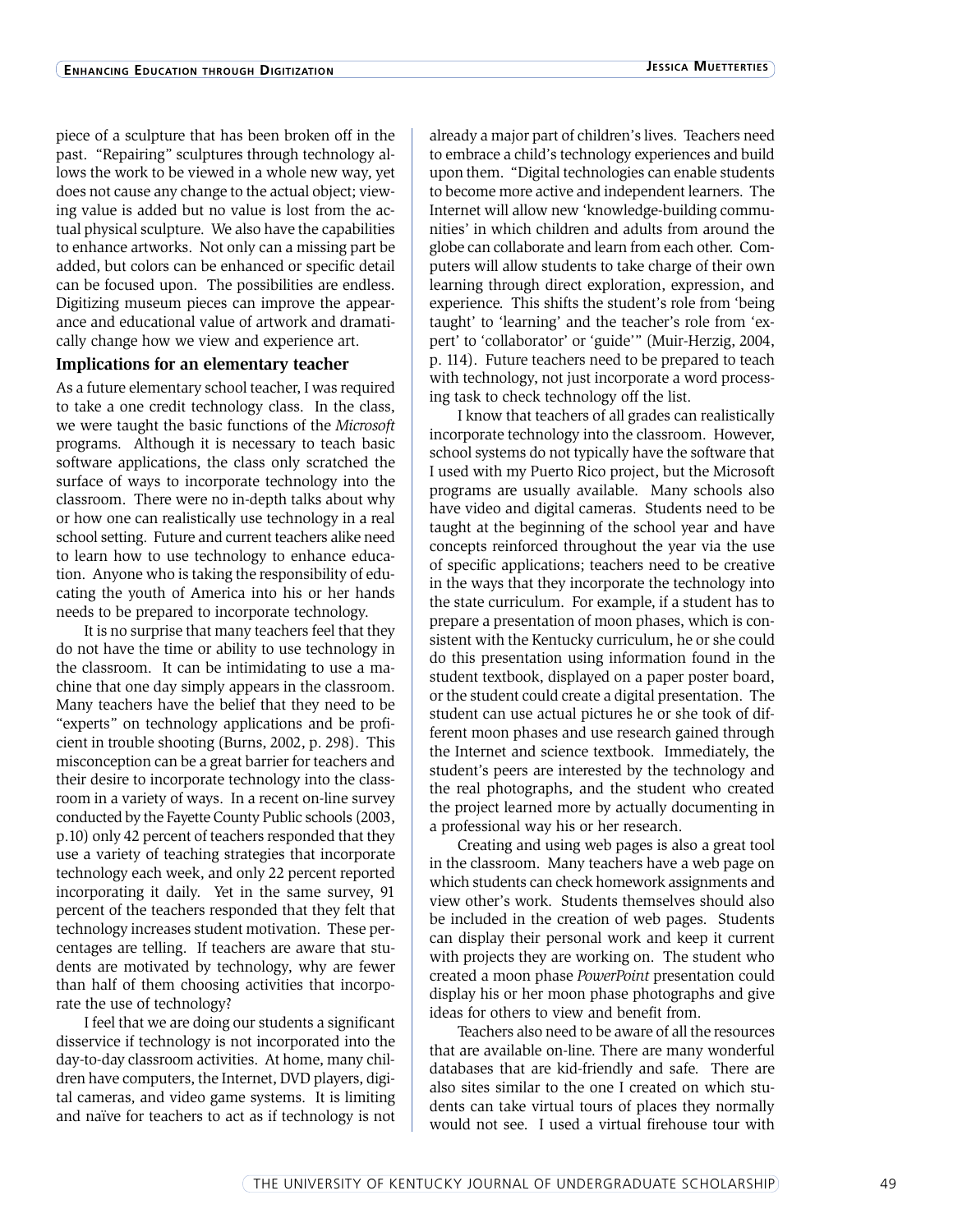kindergarteners. These students had all seen a fire truck before, but through the website tour they were able to "walk" through a fire house and explore a fire truck. This exploration gave students choices. They chose where they wanted to "walk" and explore next. This made a much larger impression on the students than just a class discussion or picture book.

The possibilities are endless, but teachers need to take the initiative. Every teacher should be capable of incorporating technology into the classroom for authentic activities. Educators need to be on the same track as society and take the risks and explore the opportunities that technology can provide.

Teachers are not the only people who need to be held accountable. School districts also need to provide support in order for teachers to be successful. Once teachers have the desire to incorporate technology, they often become discouraged due to the lack of current resources and enough resources for each child. It is difficult to use a computer that is out-dated and extremely slow. It is also challenging to use technology if there are not enough resources available in the schools. One computer lab is not sufficient in meeting a school's needs, if all teachers begin to integrate technology into their curriculums. I know that it is not realistic to ask the school districts to put twenty new computers with current software and access to the Internet into every classroom across the state of Kentucky, but I do feel that many improvements can be made. Parents, teachers, professionals, administrators, and other members of the communities need to unite and begin providing support to the school systems. One cannot lay all of the responsibility for what occurs in the schools on the teachers and administrators — it is the responsibility of society as a whole.

#### **What will I do now?**

As I leave the University, I am faced with the question "what *will* I do now?" Many recent graduates are intimidated about the possibilities that lie ahead, but I cannot wait to jump right into the work force. My possibilities as a new graduate seem endless and I am enthusiastic about getting started. I plan on teaching in Lexington beginning in the Fall of 2004. In the near future, I also plan on returning to school and earning a masters degree. I have yet to decide specifically what I want to study for my masters; I am waiting to see where my career leads me. I know now that having the background in education will provide many career opportunities in the future. Working with technology for two years has helped me to see how education is integrated into every career field.

My experiences as an educator in the world of computer science have been extremely beneficial to my future. Although it was a job, it was a job with a future and great impacts on my career. In fact, I cannot think of another area I could have been involved with as an undergraduate that could have influenced my life as much as working in the Computer Science department. I plan on using my experiences in the DMN lab to the fullest extent possible in the classroom. I will apply what I learned to influence children and the type of learning that occurs in my classroom. I want my students to value technology and learn how it applies to their own lives and understand how it can enhance their educations. Incorporating technology into the reading, writing, math, social studies, science, art, and music curriculums will allow students to learn and express themselves in a whole new dimension. I know now that I can be a leader in the use of technology and not follow the fear that is often associated with it. I want my students to leave elementary school with confidence to excel in the areas of technology and I feel that I can guide them on this path.

#### **Acknowledgements**

I gratefully acknowledge the support of the National Science Foundation under the Research Experience for Undergraduates program (grant #0121438). I also thank Adlin Rios for access to the *Instituto de Cultura Puertorriqueño* and for continued collaborative support.

#### **References Cited**

- Burns, M. (2002). "From compliance to commitment: Tech nology as a catalyst for communities of learning." *Phi Delta Kappan*, 84:4 295-302.
- Muir-Herzig, R. (2004). "Technology and its impact in the classroom." *Computers and Education,* 42, 111-131.
- (2003). *District technology assessment*. Retrieved December 28, 2003 from Fayette County Public schools. Web site: http://www.fcps.net/edtech/DTA-03.pdf